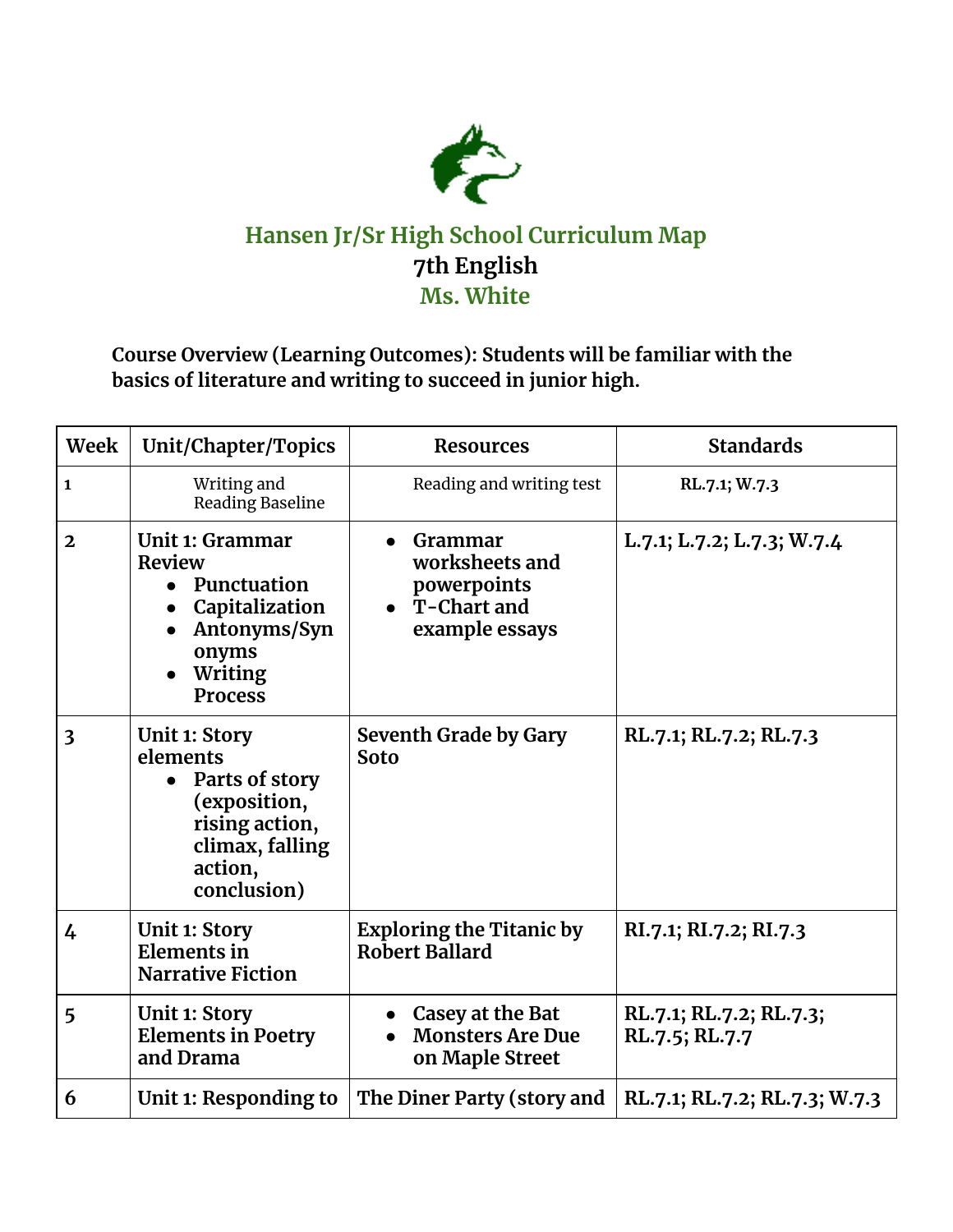|    | Literature<br>Unit 1 Exam                                                                           | prompt<br>Unit 1 Exam                                                                                                    |                                         |
|----|-----------------------------------------------------------------------------------------------------|--------------------------------------------------------------------------------------------------------------------------|-----------------------------------------|
| 7  | Unit 2: Character and<br><b>Point of View</b><br>• Grammar:<br>Similes and<br>Metaphors;<br>Idioms  | Dirk the Protector<br>Simile and<br>Metaphor<br>Worksheet and<br>Powerpoint<br>Idiom Worksheet<br>and Powerpoint         | RL.7.1; RL.7.2; RL.7.3; L.7.4;<br>L.7.5 |
| 8  | Unit 2: Character and<br><b>Point of View</b><br>• Reading                                          | The Scholarship<br><b>Jacket</b><br>• A Retrieved<br><b>Information</b>                                                  | RL.7.1; RL.7.2; RL.7.3                  |
| 9  | Unit 2: Character and<br><b>Point of View</b><br>• Reading<br>Exam                                  | • Charles<br>Unit 2 Exam                                                                                                 | RL.7.1; RL.7.2; RL.7.3                  |
| 10 | <b>Pearl Unit:</b><br>Argumentative<br><b>Writing</b><br>• Plagiarism                               | Example<br>Argumentative<br><b>Essay as Example</b><br><b>Two Argumentative</b><br><b>Essays for</b><br>Compare/Contrast | RI.7.1; RI.7.2; RI.7.3                  |
| 11 | <b>Pearl Unit: The Pearl</b><br>Chs $1-3$<br>• Essay Prompt                                         | The Pearl by John<br><b>Steinbeck</b><br><b>Essay Prompt</b>                                                             | RL.7.1; RL.7.2; RL.7.3                  |
| 12 | <b>Pearl Unit: The Pearl</b><br>Chs $4-6$<br>$\bullet$ Exam                                         | The Pearl by John<br><b>Steinbeck</b><br>Exam                                                                            | RL.7.1; RL.7.2; RL.7.3                  |
| 13 | <b>Pearl Unit: The Pearl</b><br><b>Essay</b><br>Plan and write<br>$\bullet$<br>5 paragraph<br>essay | The Pearl Essay<br>Planning<br><b>Rough Draft Due</b>                                                                    | W.7.1                                   |
| 14 | <b>Pearl Unit: The Pearl</b><br><b>Essay</b><br><b>Peer Review</b><br><b>Final Draft</b>            | <b>Peer Review form</b><br><b>Final Draft Due</b><br><b>To Build a Fire</b>                                              | W.7.1; RL.7.1; RL.7.2; RL.7.3           |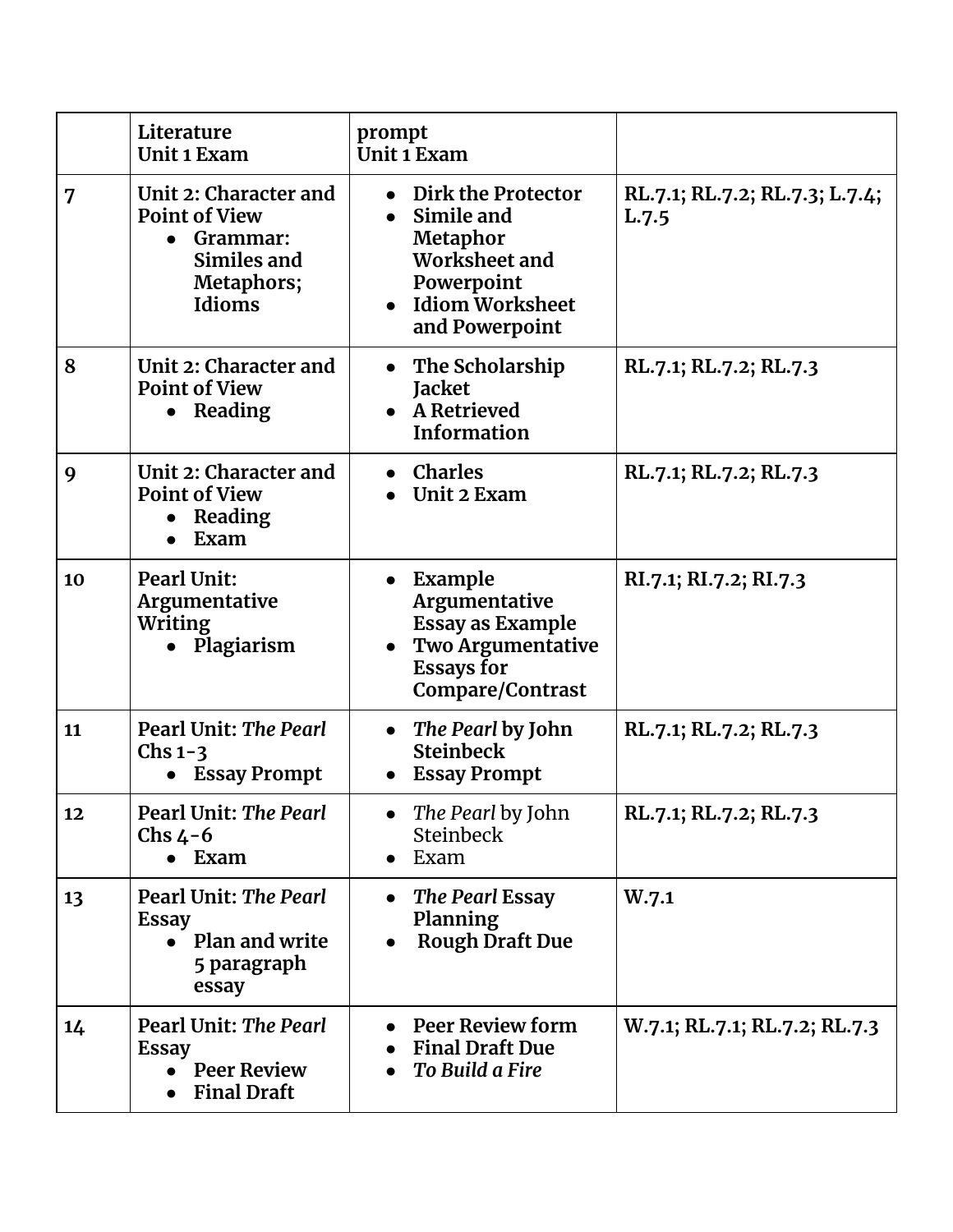| 15 | <b>Pearl Unit: Essay</b><br>Reflection                                                       | Reflection on writing<br>prompts                                                     | W.7.3                                          |
|----|----------------------------------------------------------------------------------------------|--------------------------------------------------------------------------------------|------------------------------------------------|
| 16 | Unit 3: Theme<br>• Grammar:<br><b>Denotations</b><br>and<br><b>Connotations</b><br>• Reading | • Denotations and<br>connotations<br>worksheet<br>Theme PPt<br><b>Amigo Brothers</b> | L.7.3; L.7.4; L.7.5; RL.7.1;<br>RL.7.2; RL.7.3 |
| 17 | Unit 3: Theme<br>• Reading                                                                   | $\bullet$ The War of the Wall<br>A Crush                                             | RL.7.1; RL.7.2; RL.7.3                         |
| 18 | Unit 3: Theme<br>• Grammar:<br><b>Context Clues</b><br>Reading<br>$\bullet$                  | <b>Context clues</b><br>worksheet<br>• A Christmas Carol                             | L.7.4; RL.7.1; RL.7.2; RL.7.3                  |
| 19 | <b>Semester Review and</b><br>Exam                                                           | <b>Semester Exam</b>                                                                 | <b>See Previous</b>                            |

## 2nd Semester

| 20 | Unit 4: Mood and Tone<br>Discussion: Literal<br>$\bullet$<br>vs Figurative<br>Language; Mood<br>and Tone<br>• Reading: Mood<br>and Tone in<br>literature<br>Grammar:<br>Figurative<br>Language | • Literal vs. Figurative<br>Language Wkst and PPt<br>Mood and Tone PPt<br>$\bullet$<br>Only Girl in the World for<br>$\bullet$<br>Me<br>Breaking the Ice<br>$\bullet$ | RL.7.1; RL.7.2; RL.7.3;<br>L.7.4 |
|----|------------------------------------------------------------------------------------------------------------------------------------------------------------------------------------------------|-----------------------------------------------------------------------------------------------------------------------------------------------------------------------|----------------------------------|
| 21 | Unit 4 Mood and Tone<br>Reading: Mood<br>$\bullet$<br>and Tone in<br>Literature<br>Grammar:<br>$\bullet$<br>Subject-Verb<br>Agreement                                                          | A Day's Wait<br>Dark They Were and<br>$\bullet$<br>Golden Eyed<br>Subject-Verb Agreement<br>Wkst                                                                      | RL.7.1; RL.7.2; RL.7.3;<br>L.7.1 |
| 22 | Unit 4: Mood and Tone                                                                                                                                                                          | Poetry                                                                                                                                                                | RL.7.1; RL.7.2; RL.7.3           |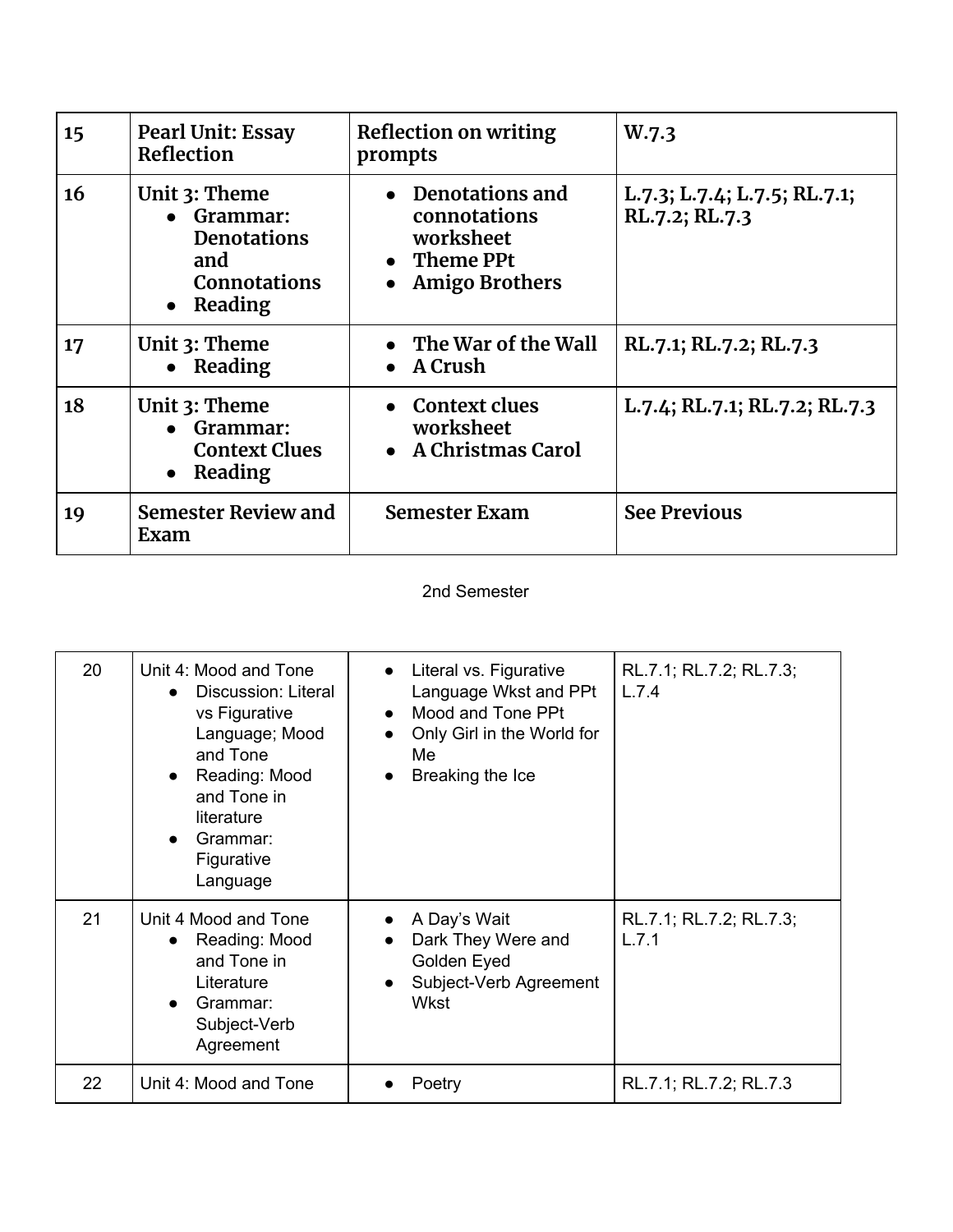|    | Reading: Mood<br>and Tone in poetry<br>and folklore<br>Unit Exam                                                                                                                            | The People Could Fly<br>Unit 4 Exam                                                                                                                                                                                            |                                                |
|----|---------------------------------------------------------------------------------------------------------------------------------------------------------------------------------------------|--------------------------------------------------------------------------------------------------------------------------------------------------------------------------------------------------------------------------------|------------------------------------------------|
| 23 | <b>Research Unit</b><br>Discuss: What is<br>$\bullet$<br>Research<br>Read: Comparing<br>$\bullet$<br>Organization<br>Writing: Research<br>$\bullet$<br>Paragraph<br>Planning and<br>Writing | <b>Research PPt</b><br><b>Like Black Smoke</b><br>A World Turned Upside<br>$\bullet$<br>Down<br>What Do You Know<br><b>About Sharks?</b><br><b>Great White Sharks</b><br>$\bullet$<br>Paragraph Prompt<br>$\bullet$<br>T-Chart | RI.7.1; RI.7.2; RI.7.3;<br>W.7.2; W.7.7; W.7.8 |
| 24 | <b>Research Unit</b><br>Read: Sources for<br>$\bullet$<br>essay<br>Writing: Annotated<br>Bibliography                                                                                       | Students locate sources<br>for paper<br>Annotated Bibliography<br>Assignment                                                                                                                                                   | RI.7.1; RI.7.2; RI.7.3;<br>W.7.7; W.7.8; W.7.9 |
| 25 | <b>Research Unit</b><br>Read: Sources for<br>Essay<br>Write: Essay<br>planning; rough<br>draft                                                                                              | <b>Student sources</b><br>$\bullet$<br>Chrombooks for drafting                                                                                                                                                                 | RI.7.1; RI.7.2; RI.7.3;<br>W.7.2               |
| 26 | <b>Research Unit</b><br>Write: Peer<br>Review; Editing;<br>Publish                                                                                                                          | <b>Peer Review Form</b><br><b>Final Draft of Research</b><br>Due                                                                                                                                                               | W.7.2; W.7.4; W.7.5; W.7.6                     |
| 27 | Unit 5: Poetry<br>Discuss:<br>Figurative<br>Language;<br>Sentence Types<br>and Voice; Poetry<br><b>Basics</b><br>Write: Poetry                                                              | Figurative Language PPt<br>and wkst<br>Sentence Types and<br>Voice PPt and wkst<br>Poetry PPt<br>I Am and Name Poems<br>wkst                                                                                                   | RL.7.4; W.7.3; L.7.1; L.7.2                    |
| 28 | Unit 5: Poetry<br>Read: Imagery in<br>Poems; Story<br>Poems                                                                                                                                 | The earth is living thing<br>Sleeping in the Forest<br>Gold<br><b>Annabel Lee</b><br>The Charge of the Light<br><b>Brigade</b>                                                                                                 | RL.7.4; RL.7.5                                 |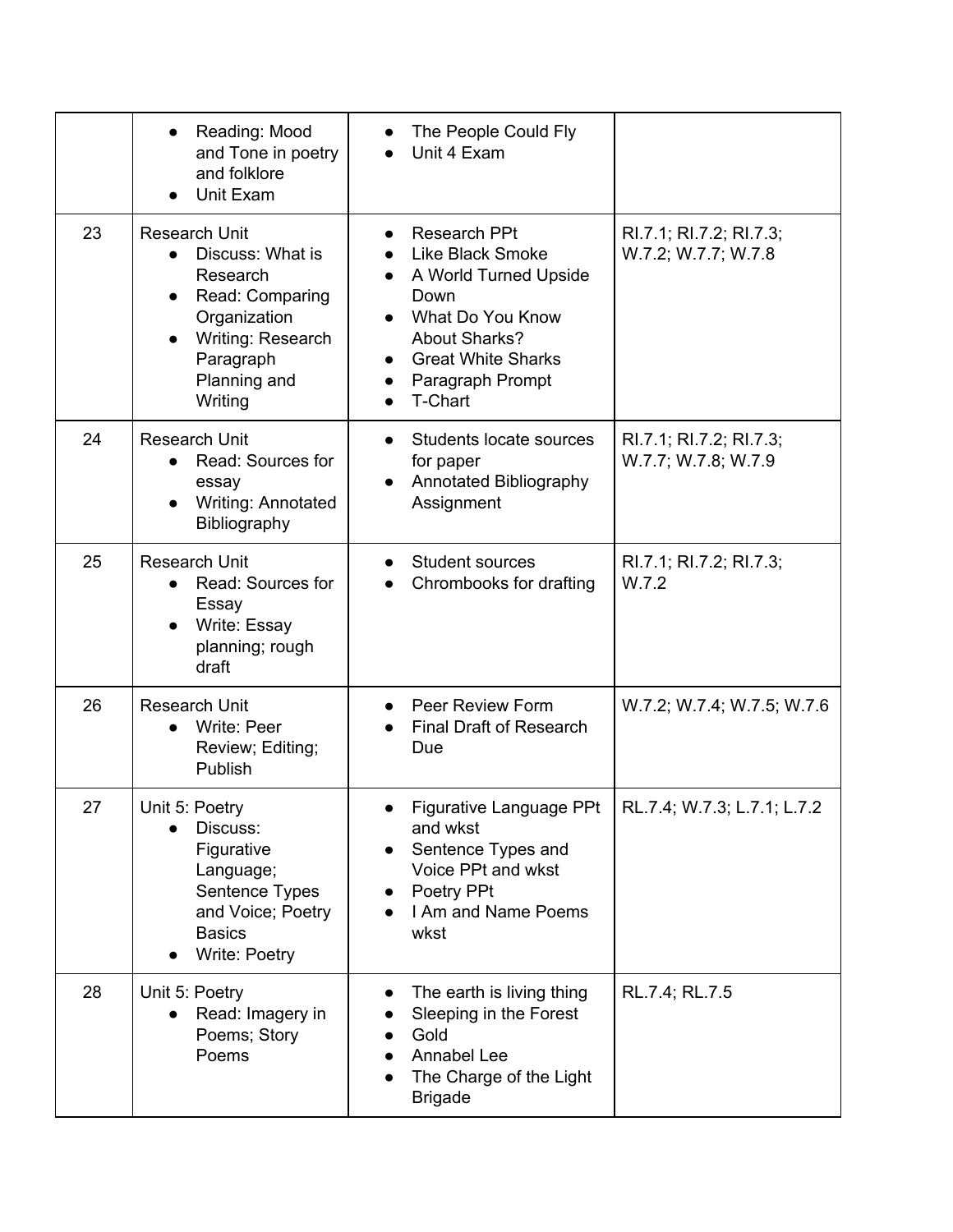|    |                                                                                                                                                                           | The Highwayman                                                                                                                                                                                               |                         |
|----|---------------------------------------------------------------------------------------------------------------------------------------------------------------------------|--------------------------------------------------------------------------------------------------------------------------------------------------------------------------------------------------------------|-------------------------|
| 29 | Unit 5: Poetry<br>Read: Funny<br>poems<br>Write: Traditional<br>Poem<br>Unit Exam                                                                                         | Jabberwocky<br>Sarah Cynthia Sylvia<br><b>Stout Would Not Take</b><br>the Garbage Out<br><b>Two Limericks</b><br><b>Traditional Poem</b><br>Assignment<br>Unit 5 Exam                                        | RL.7.4; RL.7.5          |
| 30 | Unit 6: Myths, Legends,<br>and Tales<br>Discuss:<br>$\bullet$<br>Homographs;<br>Compound Words;<br>Easily Confused<br>Words                                               | Homographs ppt and<br>wkst<br>Compound Words ppt<br>and wkst<br><b>Easily Confused Words</b><br>ppt and wkst                                                                                                 | L.7.3; L.7.4;           |
| 31 | Unit 6: Myths, Legends,<br>and Tales<br>Discuss:<br>$\bullet$<br>Greek/Roman<br>Mythology (gods,<br>traits)<br>Read:<br>Greek/Roman<br>Mythology for<br>traits and themes | Prometheus<br>Orpheus and Eurydice<br><b>Icarus and Deadalus</b>                                                                                                                                             | RL.7.1; RL.7.2; RL.7.3; |
| 32 | Unit 6: Myths, Legends,<br>and Tales<br>Read:<br>$\bullet$<br>Greek/Roman<br>Mythology for<br>traits and themes                                                           | The Midas Touch<br>Pygmalion<br>The Golden Fleece<br><b>Theseus</b>                                                                                                                                          | RL.7.1; RL.7.2; RL.7.3  |
| 33 | Unit 6: Myths, Legends,<br>and Tales<br><b>Discuss: Norse</b><br>Mythology (gods,<br>traits)<br>Read: Norse<br>Mythology for<br>traits and themes                         | Norse Mythology PPt<br>The Creation of Thor's<br>Hammer<br>The Creation of the<br>Cosmos<br>Why Odin is One-Eyed<br>Odin's Discovery of the<br><b>Runes</b><br>The Death of Baldur<br>Loki Bound<br>Ragnorak | RL.7.1; RL.7.2; RL.7.3  |